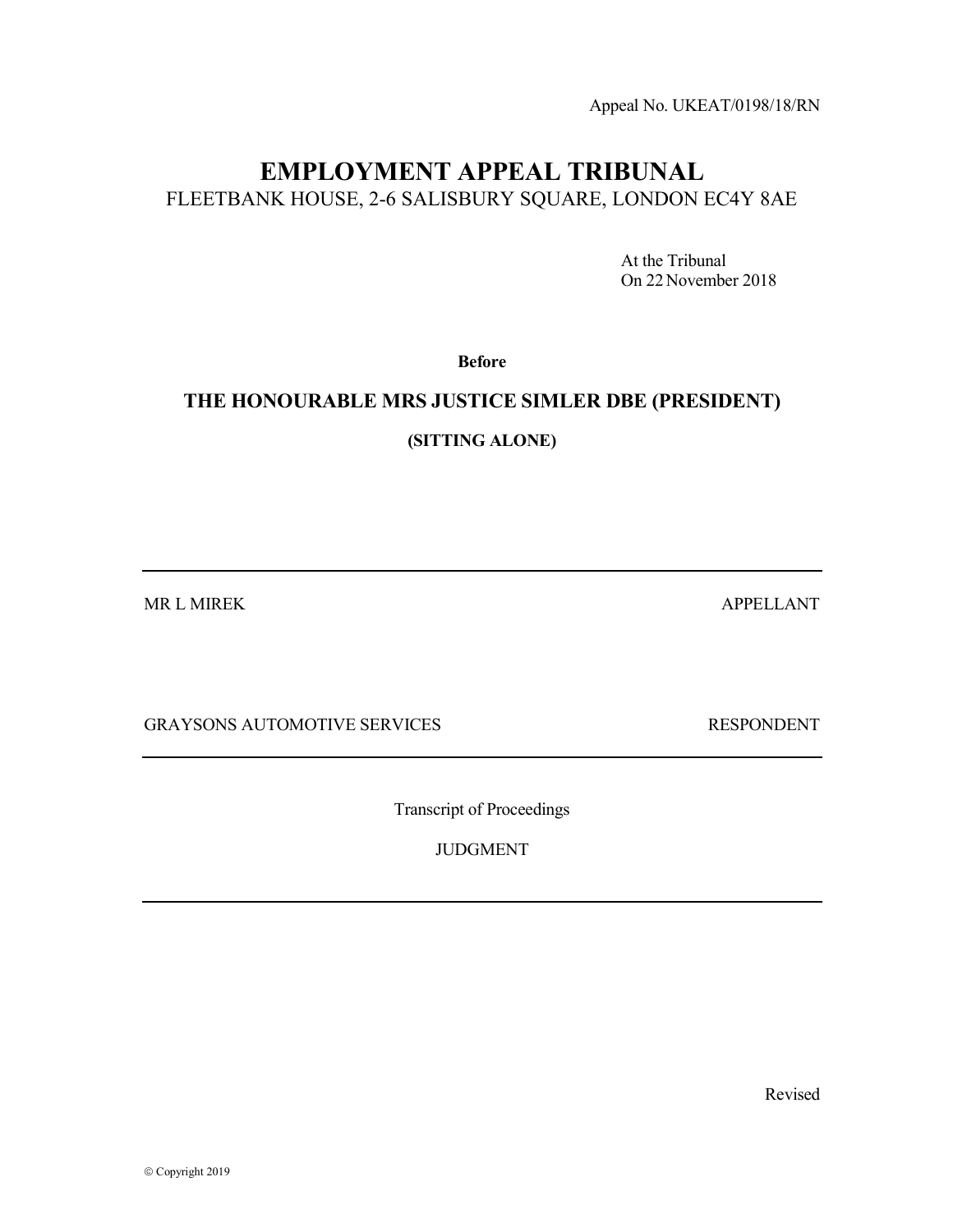## **APPEARANCES**

For the Appellant MR MARCIN KOZIK (Representative) KL Law Ltd 3A Canberra House London Road St Albans AL1 1LE

For the Respondent MR JACK FEENY (of Counsel) Instructed by: Cox Cooper Ltd Solicitors Cambrai Court 1235 Stratford Road Hall Green Birmingham B28 9AA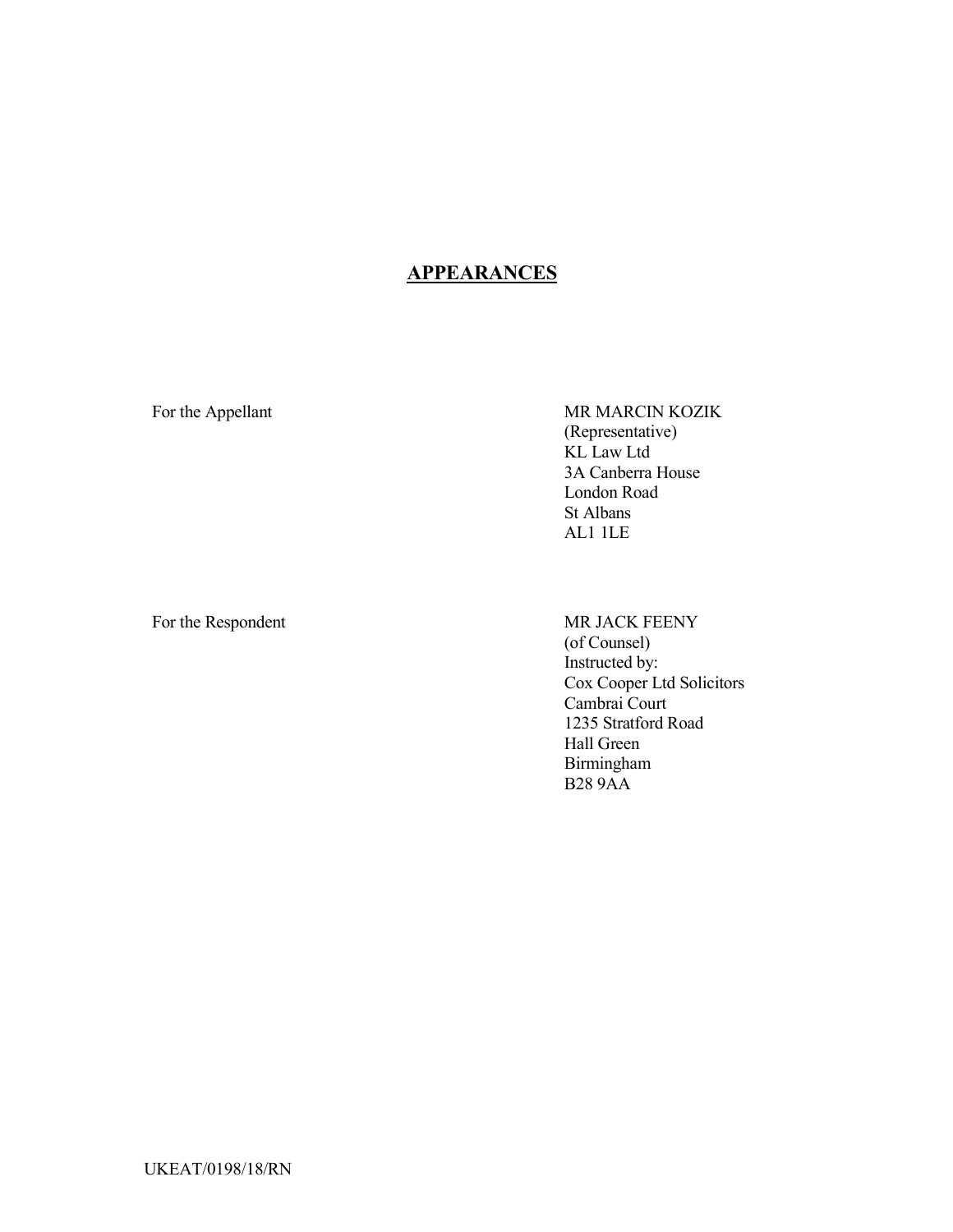#### **SUMMARY**

#### RACE DISCRIMINATION - Continuing Act

The Employment Tribunal erred in law in striking out, at a Preliminary Hearing where no evidence was adduced, four of the six allegations of unlawful race discrimination made by the Claimant in circumstances where he contended that they all formed part of a continuing act.

First, while it is not necessary for an Employment Tribunal to set out precisely the approach it proposes to adopt, it is important that the correct approach is adopted. If that is apparent from the language used by an Employment Tribunal then no complaint can be justifiably be made. Here, however, on each occasion on which the Employment Judge dealt with whether a continuing act or a one-off act was involved in this case, the language used was the language of making primary findings of fact. That was an error. The Claimant's case should have been taken at its highest unless directly contradicted by undisputed contemporaneous or other material.

Secondly the reasons given did not meet the Meek test. None of the points made on appeal by the Respondent appear as part of the Employment Tribunal's Reasons. Furthermore, the finding that the conduct of Ian Hateley came to an end on 3 June 2015 did not answer the question whether there was any arguable link between the matters ending on 3 June 2015, and the grievance raised on 30 November 2015, followed by the meeting on 11 March 2016. The Claimant's case depends on there being a continuing discriminatory state of affairs involving conduct on the shop floor followed by a total failure to recognise or address that conduct. The Employment Tribunal failed to consider or address this point altogether. The Reasons do not provide any explanation for why the Claimant's case on this point failed.

Thirdly, to the extent that the Employment Judge can be said to have addressed this issue, the conclusion that there was no possible link between the shop floor conduct ending on 3 June 2015,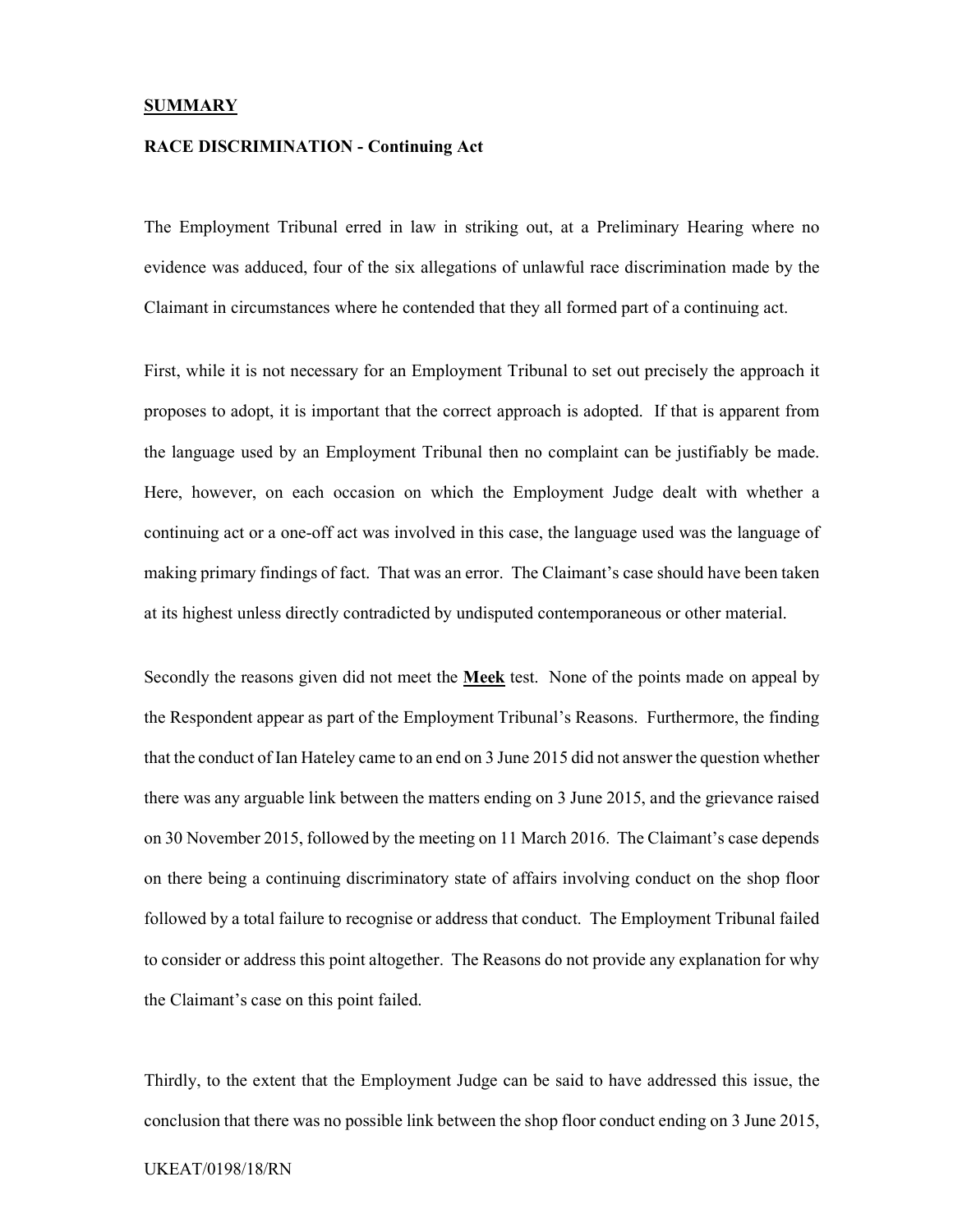and the grievance complaint about those matters in November and the March 2016 meeting, is perverse because it is unsupported by any evidence. It is true that the Claimant did not expressly assert ongoing conduct by Mr Hateley after 3 June 2015. His claim however was against the Respondent as a whole. Given the involvement of Ms Morris at the meeting on 3 June 2015, and again on 11 March 2016, and given that the grievance of 13 November 2015 raised complaints about alleged abuse on racial grounds in the meeting on 3 June 2015, albeit directed at Mr Hateley, it is difficult to see what evidential basis there was for reaching that conclusion in circumstances where factual disputes could not be and were not to be resolved by the Employment Tribunal at the Preliminary Hearing.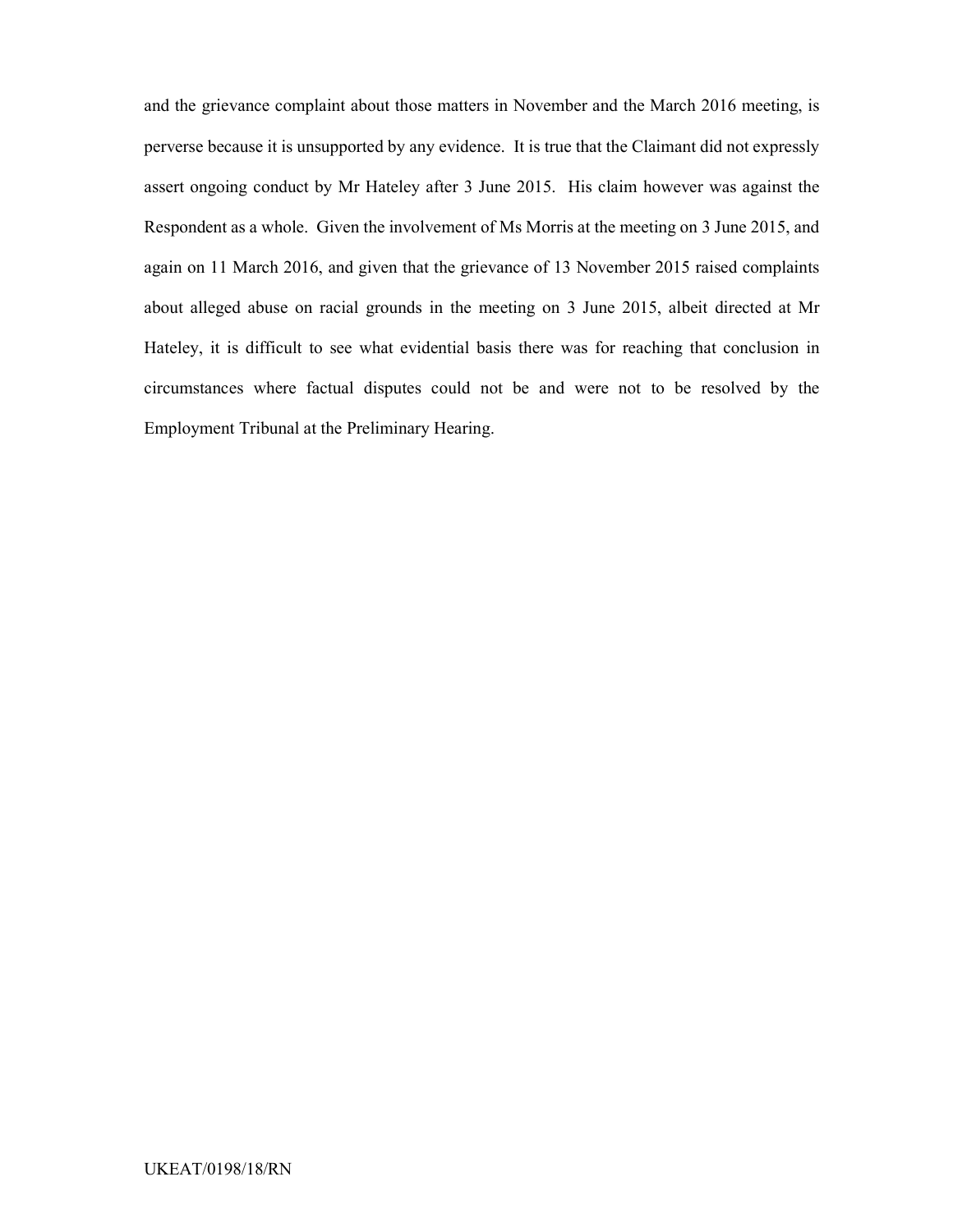A

#### THE HONOURABLE MRS JUSTICE SIMLER DBE (PRESIDENT)

1. This is an appeal from the judgment of Employment Judge Dean sitting in Birmingham

following a Preliminary Hearing on 19 April 2017. There was a significant delay between the

date of the hearing and the judgment, which was not promulgated until 13 March 2018. The

Employment Judge gave no explanation for that delay of almost one year. Although it formed

part of the grounds of appeal, I do not read the decision of Mrs Justice Elisabeth Laing allowing

the appeal to proceed to a Full Hearing as permitting the appeal to proceed on the basis of delay.

In any event, Mr Kozik, who appears on behalf of the Appellant does not pursue delay as a

C

B

D

freestanding ground of appeal.

E

F

G

2. By her judgment, Employment Judge Dean held, among other conclusions, that the Employment Tribunal did not have jurisdiction to entertain complaints of unlawful race discrimination in respect of acts or events arising on or before 20 May 2016, and that Mr Mirek can only have his unlawful race discrimination complaints heard at a Full Hearing to the extent that they relate to acts or omissions occurring on or after 21 May 2016. That conclusion is challenged on this appeal as perverse, based on a misdirection by the Employment Tribunal and/or not adequately explained to the extent that it depended on the question whether there was a continuing course of conduct in this case.

3. The Respondent, who appears by Mr Jack Feeny of counsel (who also appeared below) resists the appeal. He contends that the Employment Judge's conclusion is sustainable save in one limited respect. He concedes before me as he did below, albeit the Employment Judge did not appear to appreciate this, that the allegations of unlawful race discrimination relating to the meeting on 11 March 2016, are at least arguably part of a continuing act or state of affairs linked

H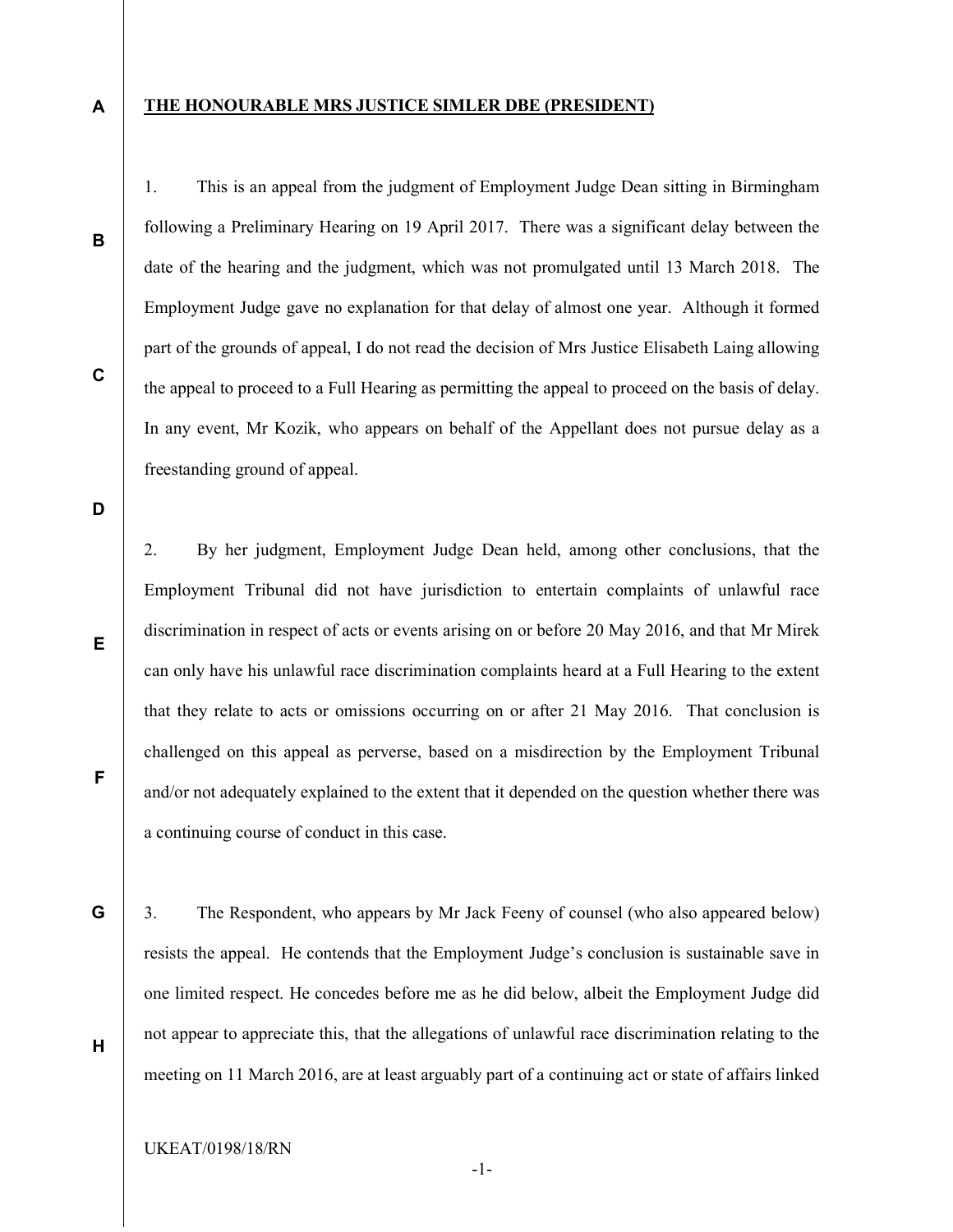- to the grievance outcome on 23 May 2016. Accordingly, to the extent that the judgment rules out the allegations concerning 11March 2016, it cannot stand.
- B

4. I refer to the parties as the Claimant and the Respondent as they were below for ease of reference and I am grateful to both Mr Kozik and Mr Feeny for their helpful submissions.

### The Factual Background

5. Two important preliminary points should be made before coming to a summary of the factual background. First, the facts of this case have yet to be determined and are substantially in dispute. The Respondent denies the allegations of unlawful race discrimination and have given a starkly different account of events of what was said and done. The summary I am about to provide is based to a large extent on the Claimant's ET1 and must be read and understood as simply a summary and as not by any means representing findings of fact in this case. As I have said, factual disputes have yet to be resolved and will in due course be resolved at a Full Hearing with evidence tested on cross-examination.

6. Secondly, an odd feature of this case and one that will have to be resolved ultimately by the Employment Tribunal at a hearing rather than by me, is that the Claimant is a Polish national but appears to be complaining about racial slurs and other treatment directed at him on the basis of being perceived to be a "lazy Romanian" or a Romanian rather than a person of Polish nationality. The issues as currently drafted may need to be considered on his part in order to determine whether they do in fact accurately reflect the case he has advanced in his ET1.

7. The Claimant was employed by the Respondent in about December 2007. He says in his ET1 that problems started in May 2015, when he was having difficulty performing certain tasks

-2-

UKEAT/0198/18/RN

A

D

C

E

F

H

G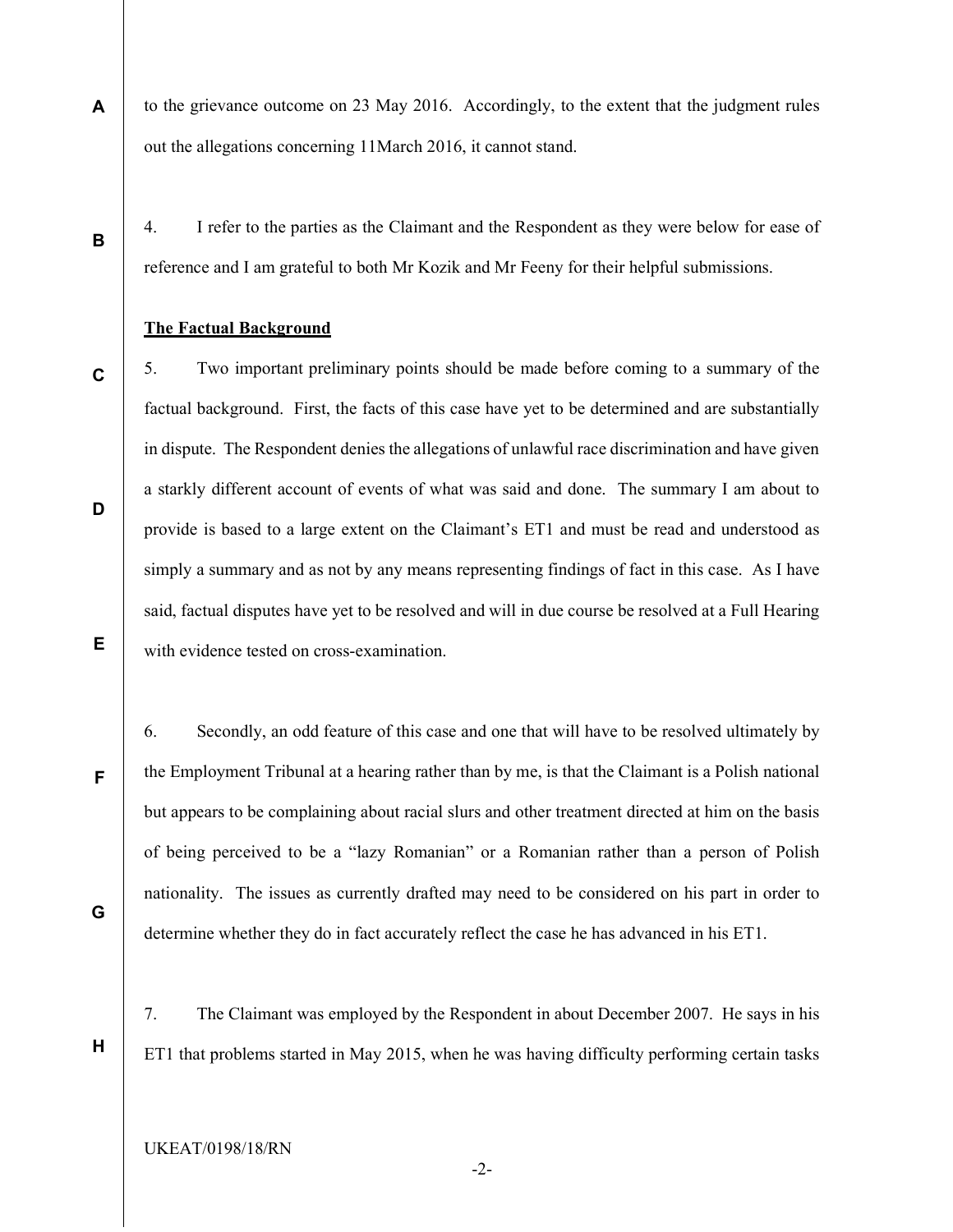- A such as lifting, on his own. He was told that he would be "workshop based from now on" and regarded that as a demotion and felt that he was about to be disciplined.
	- 8. A meeting was arranged to discuss the issues he had concerning this and took place on 3 June 2015. The Claimant describes that meeting in his ET1 in the following terms:

"On 3 June 2015, 1 attended the meeting that Ms Shenton-Smith had scheduled with Mr lan Hateley and Ms Morris. At the meeting Mr. Shaun Hill (Service Manager) was also present. 1 was not permitted to be accompanied to the meeting. At one point during the meeting, Ms Morris told me to 'shut up and listen" and she also said that many people in the room would like to slap me in the face. Mr Hateley continued in the same vein, accusing me of being 'Romanian", "lazy", "negative", "having a crap attitude", and having "a chip" on my shoulder. In Mr Hateley's view "Romanian are lazy and Polish are hardworking". Mr Hateley went on to tell me that, 'I've got London's engineer with lowest opinion of you as a person you could ever wish to want. They don't believe you are technically good enough. I've got one engineer in London that does not want to work with you again". I replied: "But 1 was working alone in London". Mr Hateley continued: "You are Romanian not Polish. You are lazy and needs pushing, difficult and have a chip on shoulder. Everybody in the office believes you are a difficult person to work with. Shaun feels you are one of the most difficult engineers we have got to work with. I think you need to take that big chip of your shoulder. Next four weeks you gonna spend workshop based and be supervised. You are going to be micromanaged. You will be workshop based. I don't really care what your issues are. I am not wasting any more time this morning hearing you trying to justify every single point. You don't even accept there is a problem and that's what worries me the most. You feel you are perfectly in the right and there is nothing wrong". Ms Morris continued: "You have wrong type of personality to be a field service engineer. You are a negative person Lukasz, that's what you are. You are lucky you still have got the job". At the conclusion of the meeting Ms Morris said to me that, "You look very depressed". It is not clear how Ms Morris expected me to look after the appalling manner in which 1 had been treated. The company did not inform me about my right to appeal from the decision. 1 have never received an outcome letter neither minutes from this meeting. I have subsequently raised a grievance in relation to this incident."

9. The Claimant states, again in his ET1, that his confidence was seriously eroded because of the manner in which he was treated by the company and that he became anxious and unwell, fearing that he would be disciplined or dismissed. He visited his GP and was prescribed with antidepressants. On 30 June 2015, he was signed off work by his GP with anxiety and stress. The Tribunal found that his last day at work was 26 June 2015.

G

H

B

C

D

E

F

10. The ET1 states that in November 2015, after five months on antidepressants the Claimant's health had slightly improved and he was able to start working on his grievance against his employer. He submitted a formal grievance on 13 November 2015. A grievance meeting eventually took place on 11 March 2016. The Claimant states that Ms Oonagh Morris who had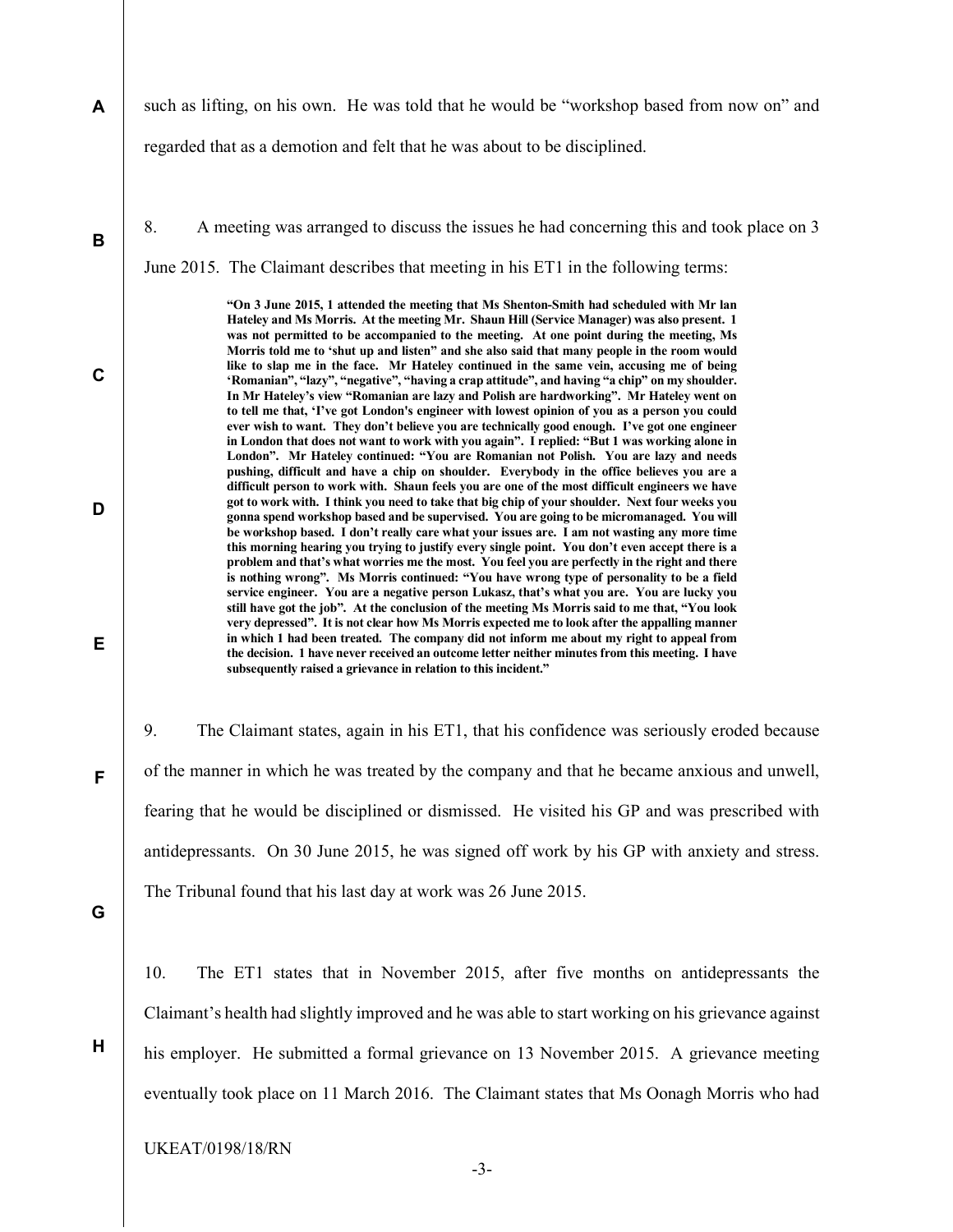A been present at the 3 June 2015 meeting was present together with Ms Kosmane, an HR staff member and Mr Pawel Cierniak, the Business Development Manager.

B

C

D

E

11. The ET1 continues that during the meeting the Claimant tried to discuss details of his grievance and to provide evidence to support his complaints but Ms Morris ignored his request to do so and kept saying words to the effect, "personality is not suitable to go out and be a service engineer." The Claimant complaints that at the end of the meeting he was told by Ms Morris, "You can stay off with anxiety for another year or you can resign," and that she belittled his claim. He said that the minutes of the grievance meeting subsequently provided were inaccurate and contained a record of things that had not been said during the meeting and other relevant statements made were not recorded as having been said.

12. By a letter dated 23 May 2016, the Claimant's grievance was not upheld. He complains that the grievance outcome letter failed to address his complaints and says that it was apparent to him that the Respondent was "trying to cover up the fact that the racist and abusive words were said to me by Ian Hateley. My employer did not inform me that I had a right of appeal nor state how much time for the appeal I have got."

F

G

H

13. The grievance outcome letter was available to Employment Judge Dean and is available to me. To my mind it is significant that under the heading, "Relating to the meeting on 3 June 2015" the following paragraphs appear:

> "We are sorry you were absent for such a long time due to anxiety and depression, and hope you feel much better now.

> Please accept our apologies for the delay. However the grievance was extremely long and we wanted to consider the detail carefully.

This is our written response to the grievance we received on the 1<sup>st</sup> December 2015. The HR team have had several involvements in Lukasz Mirek's performance/attendance review meetings. It is important to state that, at no point was Lukasz' pay or status diminished.

The most recent performance review meeting is briefly described below.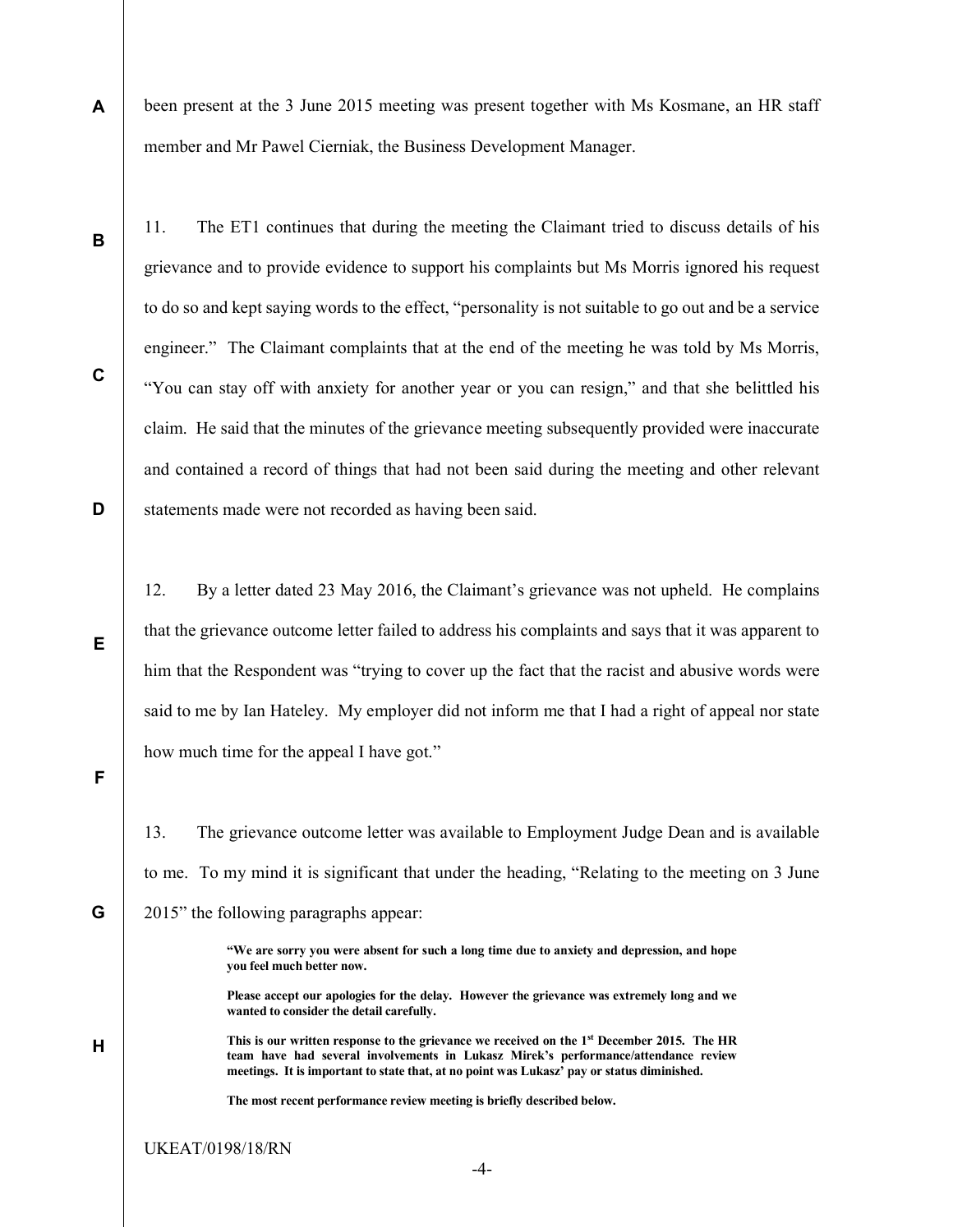| A           | Performance Review Meeting on 03/06/2015                                                                                                                                                                                                                       |
|-------------|----------------------------------------------------------------------------------------------------------------------------------------------------------------------------------------------------------------------------------------------------------------|
|             | The meeting was prompted by Leanne Shenton, Internal Sales Manager, and Ian Hateley,<br><b>Technical Director.</b>                                                                                                                                             |
|             | The meeting convened to discuss to Lukasz' performance issues. It was not a disciplinary<br>hearing. Nevertheless, it is important to state that all present recalled that Lukasz was given<br>the option to have someone sit in on the meeting on his behalf. |
| B           | Leanne explained that she felt it was hard to plan Lukasz' jobs as he did not co-operate. Leanne<br>also raised a concern that to every job that was allocated to Lukasz, he replied with a negative<br>comment or it had to be re-attended afterwards.        |
|             | The situation in Elmdon Service Centre was that engineers and administrators believed Lukasz<br>was very inflexible and could choose the jobs he wished to do.                                                                                                 |
| $\mathbf c$ | Waldek, Walkowiak, Service Engineer, who was recently promoted to Installations Engineer's<br>position, also later admitted that he has once teased Lukasz as a "lazy Romanian".                                                                               |
|             | We found this puzzling but on further investigation established some Polish people feel<br>Romanians are lazy. Waldek said it was meant as a joke.                                                                                                             |
|             | Lukasz was offered four options:                                                                                                                                                                                                                               |
|             | 1.<br>Resign                                                                                                                                                                                                                                                   |
| D           | Retrain<br>2.                                                                                                                                                                                                                                                  |
|             | 3.<br>To be permanently workshop based                                                                                                                                                                                                                         |
|             | 4.<br>To opt for Voluntary redundancy, although this must be pointed out there was no actual<br>redundancy. It was offered as a descent exit from the business for Lukasz."                                                                                    |
| Е           | Under the heading "Grievance meeting" the letter identifies who was present at the meeting on                                                                                                                                                                  |
|             | 11 March 2016, and records an exploration of the Claimant's intentions as to what he hoped to                                                                                                                                                                  |
|             | achieve from the grievance. The letter states that the Respondent could not accommodate his                                                                                                                                                                    |
| F           | request for a settlement but could accept his resignation, retraining, offering him a different job                                                                                                                                                            |
|             | or redundancy. Although the letter does not appear, at least expressly, to address or resolve the                                                                                                                                                              |
|             | formal grievance he raised about Mr Hateley's conduct, it does state in terms that it is "our formal                                                                                                                                                           |
|             | response to your grievance."                                                                                                                                                                                                                                   |
| G           |                                                                                                                                                                                                                                                                |
|             | The Claimant lodged his ET1 on 17 October 2016. Having regard to the early conciliation<br>14.                                                                                                                                                                 |
|             | provisions, the complaint was in time in respect of all acts or omissions done on or after 21 May                                                                                                                                                              |

2016, but was prima facie out of time for acts or omissions occurring on or before 20 May 2016 unless they were continuing acts or unless time could be extended.

UKEAT/0198/18/RN

H

-5-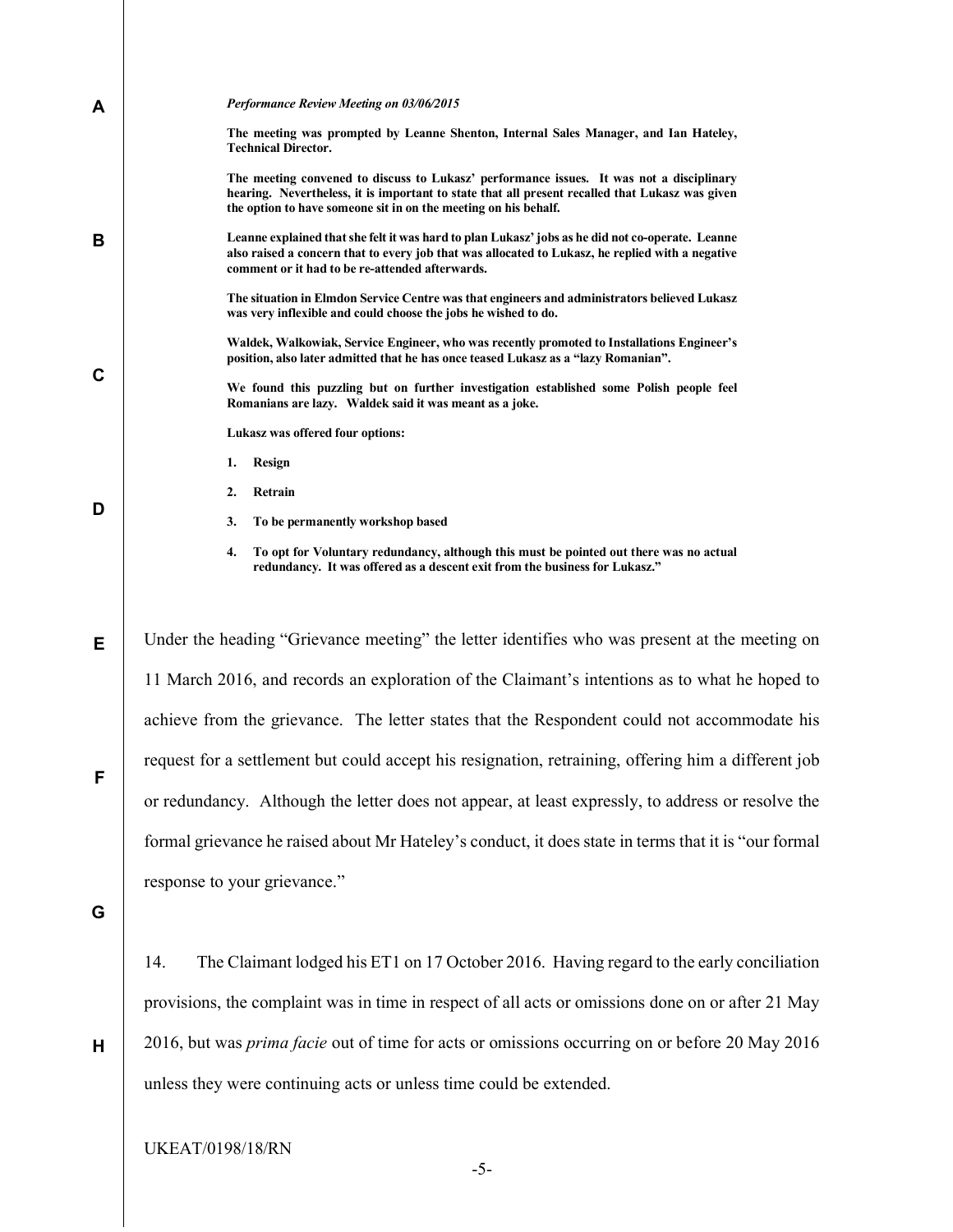A 15. As far as the complaints of unlawful race discrimination are concerned, complaints 1, 2 and 3 concerned conduct on the shop floor as follows: (i) Mr Hateley's response to a complaint in about May 2014; (ii) remarks made at a meeting on 3 June 2015; (iii) the decision to make the Claimant workshop-based rather than being a service engineer in the field in June 2015. Of the remaining three complaints, complaint 4 asserted a failure or refusal properly to discuss and deal with the Claimant's grievance at a meeting on 11 March 2016, and the downplaying or belittling that grievance. Complaint 5 concerned dealing with the Claimant's grievance so as to cover up racist and abusive language at the meeting 3 June 2015, and makes reference by way of example to the grievance outcome letter dated 23 May 2016. Complaint 6 concerns a failure adequately

or at all to deal with the Claimant's grievance appeal thereafter.

C

B

D

E

F

G

H

16. In relation to those six complaints, Employment Judge Dean held that the complaints about conduct in relation to the shop floor (in other words complaints 1, 2 and 3) ended at the final meeting on 3 June 2015, and the Tribunal did not have jurisdiction to entertain them unless time could be extended. The Tribunal dealt with the question of an extension of time about which it heard evidence from the Claimant and he was cross-examined. The Tribunal did not find the Claimant credible in relation to the effect that stress and anxiety was having on his ability to leave home and to take life decisions.

17. The Tribunal found that while his mental health may have been fragile in June 2015, his GP's report dated 19 October 2015, referred to his anxiety as being greatly reduced and his mood improving. The Tribunal found that the Claimant had access to material that would have enabled him to know well enough about the time limits and ultimately concluded that there were no grounds upon which it could be said to be just and equitable to extend time to permit the three shop floor complaints to be presented.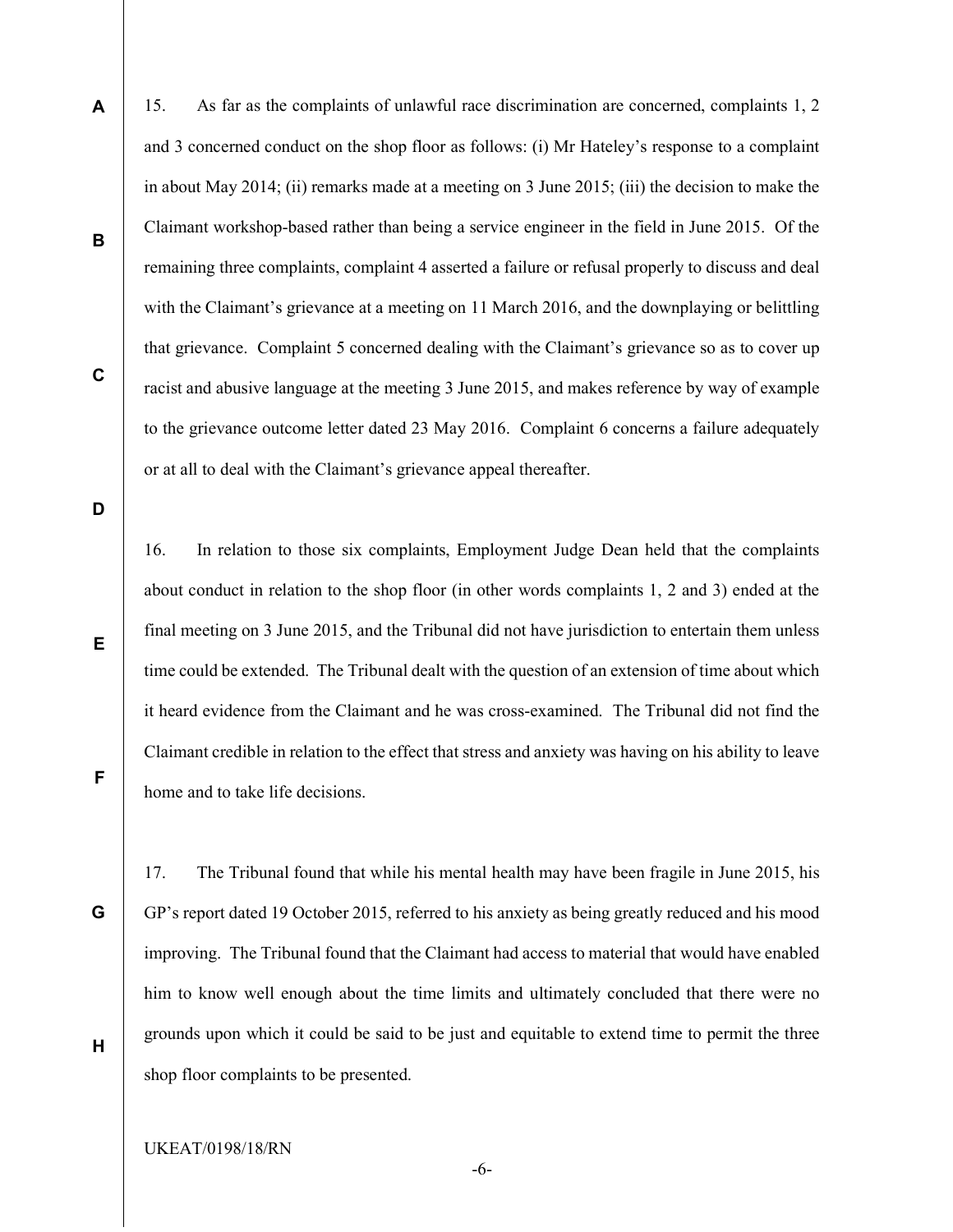18. As far as complaint 4 is concerned, that is to say the failure to address the grievance of the meeting on 11 March 2016, Employment Judge Dean held this was a one-off act or omission on the part of the Respondent and equally, as with the earlier complaints, refused to extend time. Complaints 5 and 6 were in time and were directed to proceed to a Full Hearing.

#### The appeal

19. The Claimant challenges the finding that the shop floor conduct ended at the final meeting on 3 June 2015, and more importantly perhaps, challenges the Employment Tribunal's whole approach to the question whether there was a link between that conduct even if it did come to an end on 3 June 2015, and the grievance meeting and investigation that started with the formal grievance in November 2015 and was followed by the 11 March 2016 meeting as reflected at paragraph 40 and 41 of the Judgment:

> "40. The allegations relate to conduct perpetrated, amongst others, by Mr Ian Hateley to the Claimant and may amount to part of a course of conduct by Mr Hateley in his treatment of the Claimant. Were that treatment by Mr Hateley continuous, I find it ended at the final meeting on the 3 June 2015 not long before the Claimant began a period of continuous sickness on the 26 June 2015. Complaints in relation to any such continuing course of conduct ought to have been presented within time by reference to ACAS on or before the 2 September 2015. They were not and the Tribunal does not have jurisdiction to entertain those complaints unless I consider circumstances were such that is just and equitable to extend time to allow the complaints to be presented out of time.

> 41. The fourth complaint in relation to race discrimination is that set out at  $(1A)(iv)$  in response to the Respondents discriminatory manner of dealing with the Claimant's grievance raised on the 30 November 2015 and in particular the meeting held on the 11 March 2016 [page 26]. In particular the Claimant alleges that at that meeting, the Respondents failed and refused to discuss and deal with the Claimant's grievance. I find that the allegation is in respect of a oneoff act or omission on part of the Respondents and to the extent that the allegation is one of direct discrimination because of race, a complaint ought to have properly been raised through early conciliation with ACAS on or before the 10 June 2016 and that the Claimant's complaint is prima facie out of time unless I consider that the circumstances are as such that it is just and equitable to extend time to allow the claim to be accepted."

G

H

20. Section 123 of the Equality Act 2010 sets out the primary limitation period of three months for bringing complaints of unlawful discrimination starting with the date of the act to which the complaint relates. Section 123(3) provides relevantly for the purposes of this appeal that for these purposes, "(a) conduct extending over a period is to be treated as done at the end of

C

B

A

D

E

F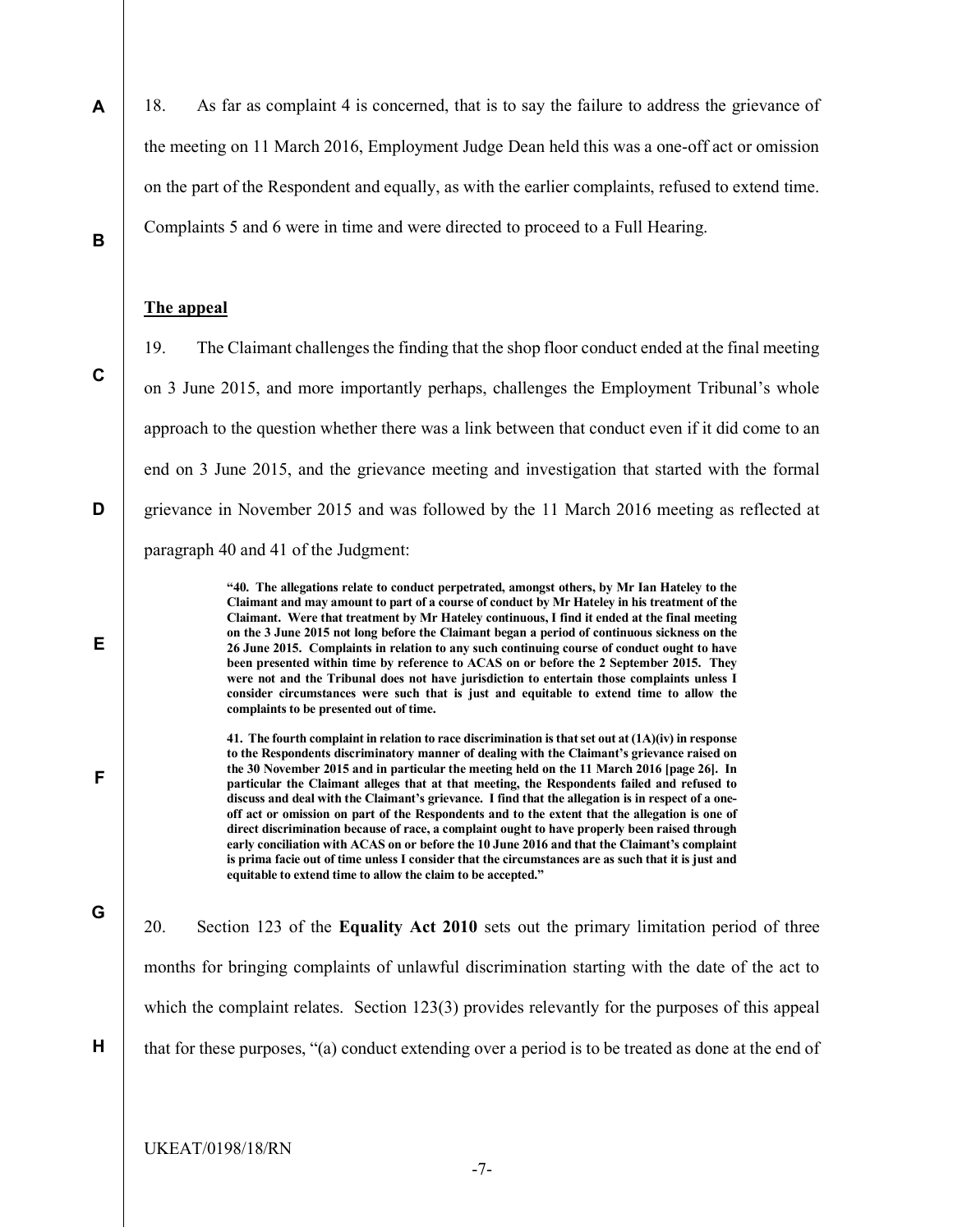A the period; (b) failure to do something is to be treated as occurring when the person in question decided on it."

21. From the guidance given in the authorities and in particular Hendricks v Commissioner of the Police of the Metropolis [2002] EWCA Civ 1686 and Lyfar v Brighton and Sussex University Hospital's Trust [2006] EWCA Civ 1548, the following principles emerge and were in the event common ground. First, the focus when determining whether a complaint of discrimination involves separate incidents or a continuing act, should be on the substance of the complaints made, in order to determine whether a number of alleged incidents are linked to one another, and provide evidence of a continuing discriminatory state of affairs covered by the concept of an act extending over a period; or whether alternatively, they are simply a succession of unconnected or isolated specific acts. In considering whether separate incidents form part of an act extending over a period, a relevant but not conclusive factor is whether the same individuals or different individuals were involved.

22. Secondly and importantly as a matter of practice, particular thought should be given about the extent to which it is appropriate to resolve such questions at a Preliminary Hearing and if so, how that should be done? While there may be cost savings if this is done at an early stage, Claimants ought not to be barred from presenting their claims on any issue where they have an arguable case. For that reason, the test to be applied where the exercise is conducted at a preliminary stage before evidence is heard, is to consider whether the complaints made by a Claimant are capable of being part of an act extending over a period. There must be a reasonably arguable basis for the contention that they are so linked as to be continuing acts or to constitute an ongoing state of affairs.

H

B

C

D

E

F

G

-8-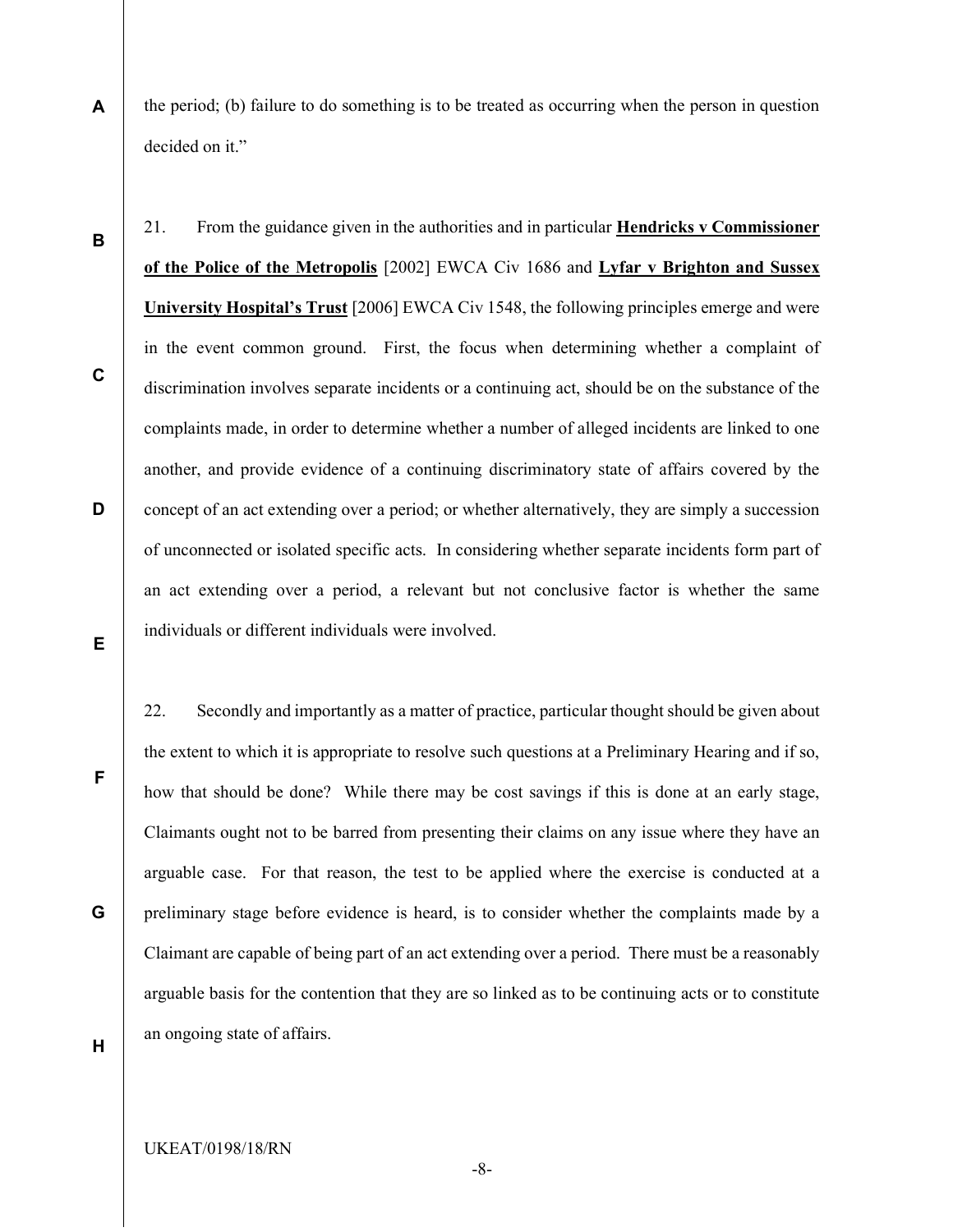- A B 23. In this case, because this issue was dealt with at a Preliminary Hearing, Mr Feeny explained that although there had been some disclosure by the Respondent that was available to the Employment Tribunal, and a witness statement from Ms Morris, it was agreed by all including the Employment Tribunal that Ms Morris should not be called and there should not be evidence on the issue of continuing conduct because the Employment Tribunal was not there to make findings of primary fact. Accordingly, although the Claimant gave evidence about his disability and in relation to whether time should be extended, as I understand it, he did not give evidence about the question of a continuing act.
- C

D E 24. In those circumstances, it is again common ground that the proper approach for the Employment Tribunal was to take the Claimant's case in his ET1 at its highest, subject only to direct contradiction of it by contemporaneous documents or uncontradicted evidence. Moreover, if there was any direct contradiction or undisputed factual material that contradicted his ET1 and was relied on by the Employment Tribunal, it goes without saying that the Employment Tribunal could reasonably have been expected to spell that out.

25. It also goes without saying that unlawful race discrimination claims when properly made should be adjudicated on at a substantive hearing for all the reasons so clearly explained in cases such as Anyanwu and another v South Bank Student's Union and South Bank University [2001] UKHL 14.

G

H

F

26. Against that background, I turn to address the appeal.

27. Mr Kozik contends that the Claimant's case in broad summary was that there was a continuing state of affairs throughout the whole period in which members of the Respondent,

UKEAT/0198/18/RN

-9-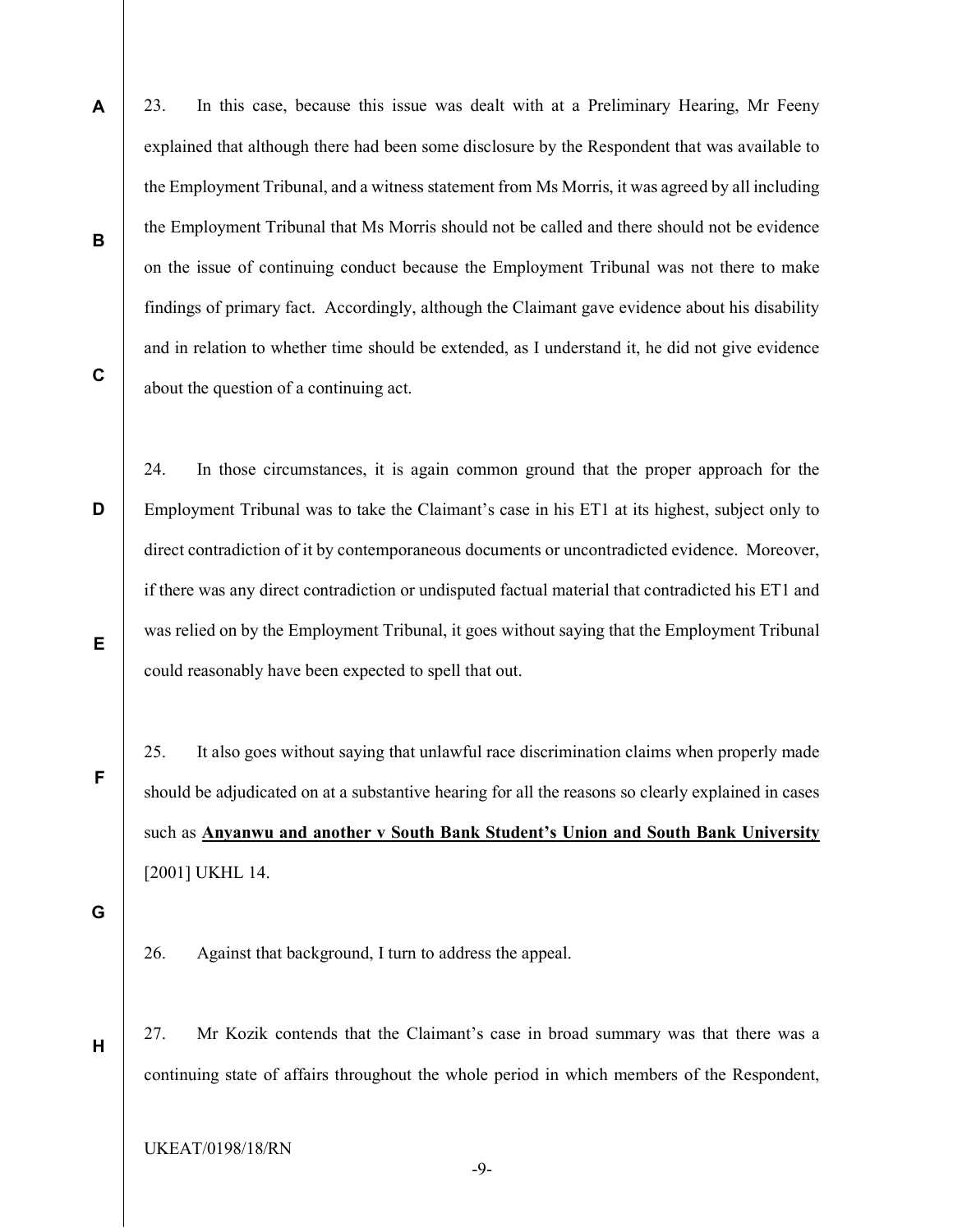- both staff and at management level, had the view that Romanians are lazy, while Polish people are hard working. Their perception was that the Claimant was or behaved like a "lazy Romanian". When he complained that view was supported by management rather than challenged and there was a failure to investigate or address his concerns. Instead, those concerns were covered up and not dealt with, as exemplified by the conduct at the meeting on 11 March 2016, the outcome letter of 23 May 2016, the failure to advise him of appeal rights and the statement that he should either resign or leave his existing role to retrain.
- C

D

A

B

E G 28. Furthermore, Mr Kozik relies on the link between the conduct itself on the shop floor that gave rise to the initial allegations and that was in effect revived by the subsequent November 2015 grievance and then pursued at the meeting on 11 March 2016. He relies on the fact that Ms Morris was present at both meetings on 3 June 2015, and again on 11 March 2016, and was involved in the grievance outcome. There was accordingly, he submits, a continuity of personnel and no basis whatever for the Employment Tribunal's conclusion that Mr Hateley's conduct came to an end at the final meeting on 3 June 2015, in the absence of any investigation of the evidence or questioning of either Mr Hateley or other members of staff. Furthermore, he submits that there is nothing in the judgment to indicate that the Employment Tribunal was searching for a *prima* facie case of a continuing state of affairs. Instead, findings of fact appear to have been made that the incidents were not linked to each other in error of law or perversely. He also submits, that the Employment Tribunal failed altogether to address the question whether there was any link between the conduct up to 3 June 2015 and the 11 March grievance meeting, which was, as the Respondent now concedes, in time. If he is wrong and the Employment Tribunal did address these matters, no reasons were given.

H

F

-10-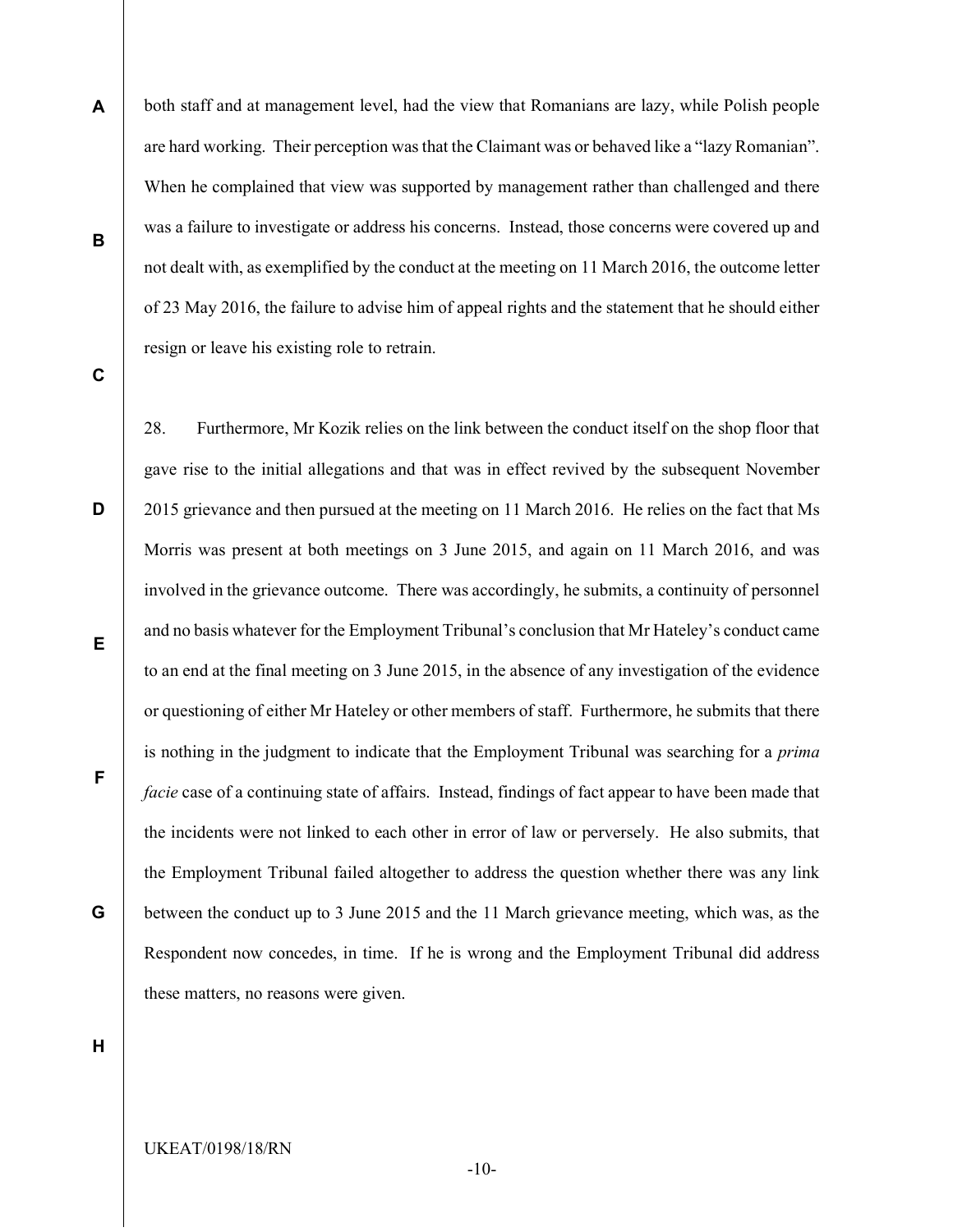29. Against those submissions in a careful and focused submission, Mr Feeny contends that subject to his concession, this decision is sustainable. There is no doubt, as he points out, that the Employment Tribunal was referred to **Aziz v First Division Association** [2010] EWCA Civ 304 and Hendricks: see paragraph 9 of the judgment. Employment Judge Dean can be taken to have read those authorities and understood them. Moreover, she referred to them in the context of a recognition that she was concerned with discrimination occurring over a period of time. Also, the reference to **British Medical Association v Chaudhary** [2003] EWCA Civ 645, the third authority she lists at paragraph 9, indicates that she understood that the continuity of personnel or otherwise was a relevant but not determinative matter since that is authority for that proposition.

D

E

F

G

H

A

B

C

30. Accepting those points as I do, it is noteworthy, however, that Employment Judge Dean said (see paragraph 65) that she had not had the benefit of any direction on the law from the parties and that she relied upon her own self-direction. It is also significant, in my judgment, in light of the way in which she expressed herself that Employment Judge Dean did not at any point in the judgment state that she was considering the Claimant's case at its highest, given that she had not heard evidence or had evidence tested on these issues. Nor did she state that she was asking herself whether the complaints were capable of being part of an act extending over a period rather than making findings of fact about that issue.

31. Mr Feeny submits that the following matters appear from the judgment and are eminently relevant to Employment Judge Dean's conclusions. First, the Claimant's last day at work was 26 June 2015. That meant he was not present at work from then on and there was a long gap between the next possible event, namely his grievance in November, followed by the grievance meeting in March 2016, in all a nine-month gap. Secondly, Mr Hateley's conduct was found to have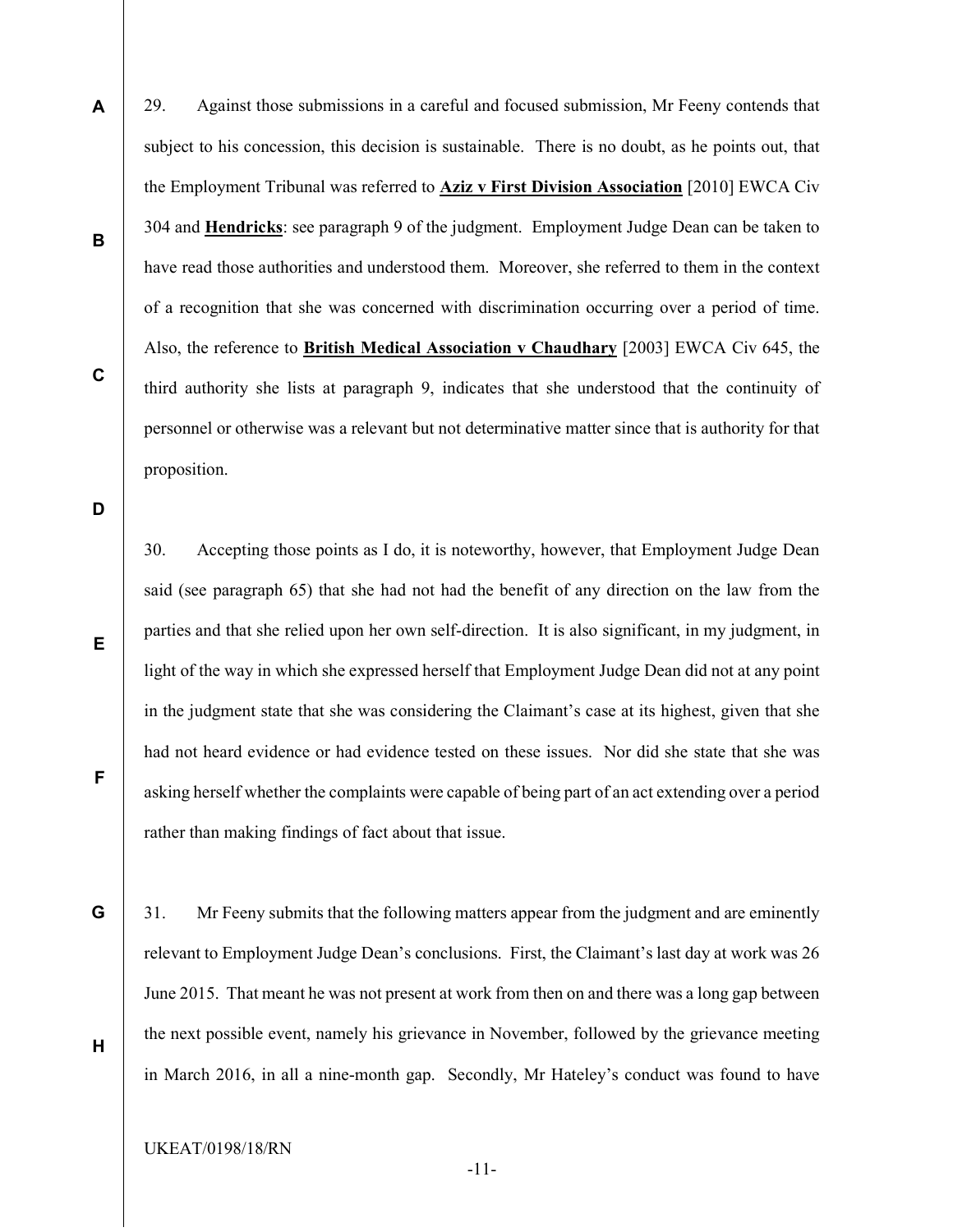A B C D E ended on 3 June 2015. Thirdly, even taking the Claimant's case at its highest there was, he submits, a qualitative difference between the two sets of allegations. The shop floor conduct complaints are directed at Mr Hateley and involved allegations that express racial language was used. That is not so in relation to the complaints concerning the grievance and outcome. Furthermore, there were different agents in this case because although Ms Morris was present at most meetings and involved in the ultimate decision about the grievance, and although negative comments are attributed to her by the Claimant, they are not expressly alleged to have been racial. Mr Feeny also submits that the Employment Judge was entitled to use her assessment of the Claimant as a witness in relation to evidence he gave on other matters in order to determine whether his assertion of a link was reasonably arguable. Standing back, he submits that Employment Judge Dean was entitled to find that there was nothing beyond the Claimant's assertion of an arguable link and that it was not reasonably arguable that Ms Morris and Ms Kosmane were guilty of the same or similar unlawful discrimination as the shop floor type conduct complained of as racially discriminatory.

32. As far as the reasons challenge is concerned, Mr Feeny submits that there is enough reading the judgment as a whole for the Claimant to know why he lost on this issue. Finally, so far as the asserted misdirection of law is concerned, he relies, as I have already indicated, on paragraph 9 as demonstrating that the Employment Tribunal was well aware of the correct approach from **Aziz** and **Hendricks**. In addition, although the language she used at paragraphs 40 and 41 was the language of making findings, it is quite clear that Employment Judge Dean had in mind the correct approach and these paragraphs reflect a mere infelicity of expression and not any error of law.

H

F

G

-12-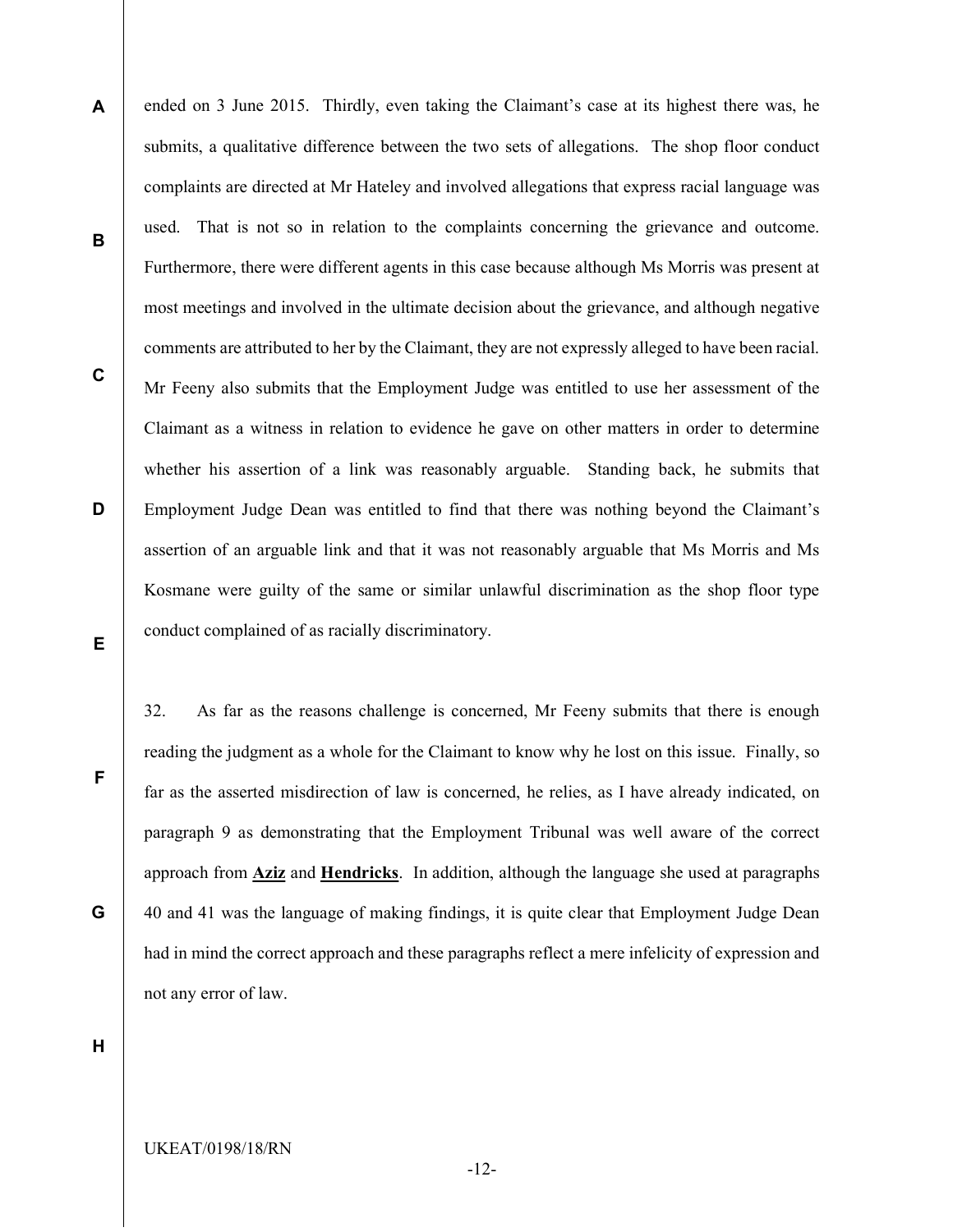- A B D 33. Clearly as those submissions were made, I reject them for the reasons that follow. First, while it is not necessary for an Employment Tribunal to set out precisely the approach it proposes to adopt, it is important that the correct approach is adopted. If that is apparent from the language used by an Employment Tribunal then no complaint can justifiably be made. Here, however, on each occasion on which Employment Judge Dean dealt with whether a continuing act or a oneoff act was involved in this case, the language used was the language of making primary findings of fact. For example, at paragraph 40, in relation to "allegations related to conduct perpetrated amongst others by Ian Hateley to the Claimant" Employment Judge Dean said, "Were that treatment by Mr Hateley continuous, I find it ended at the final meeting on 3 June 2015, not long before the Claimant began a period of continuing sickness...". At paragraph 41, she said in relation to the meeting on 11 March, "I find that the allegation is in respect of a one-off act or omission on the part of the Respondents…."
	- 34. It seems to me that if Employment Judge Dean was looking to see whether the complaints were capable of being part of an act extending over a period or there was a reasonably arguable basis for that contention taking the Claimant's case at its highest that would have been reflected in the language she used. I would have expected some language at least to support that conclusion. However, reading the judgment as a whole and recognising that a pernickety approach is to be avoided, I cannot find any language to support that approach. In these circumstances, I cannot be confident that she did apply the proper approach here and this conclusion is sufficient to vitiate her decision at paragraphs 40 and 41.
		- 35. Secondly and in any event, I do not consider that the reasons given are adequate to meet the Meek test. None of the points made so clearly by Mr Feeny appear as part of the Employment Tribunal's reasons. Furthermore, the finding that the conduct of Ian Hateley came to an end on

C

E

F

G

H

-13-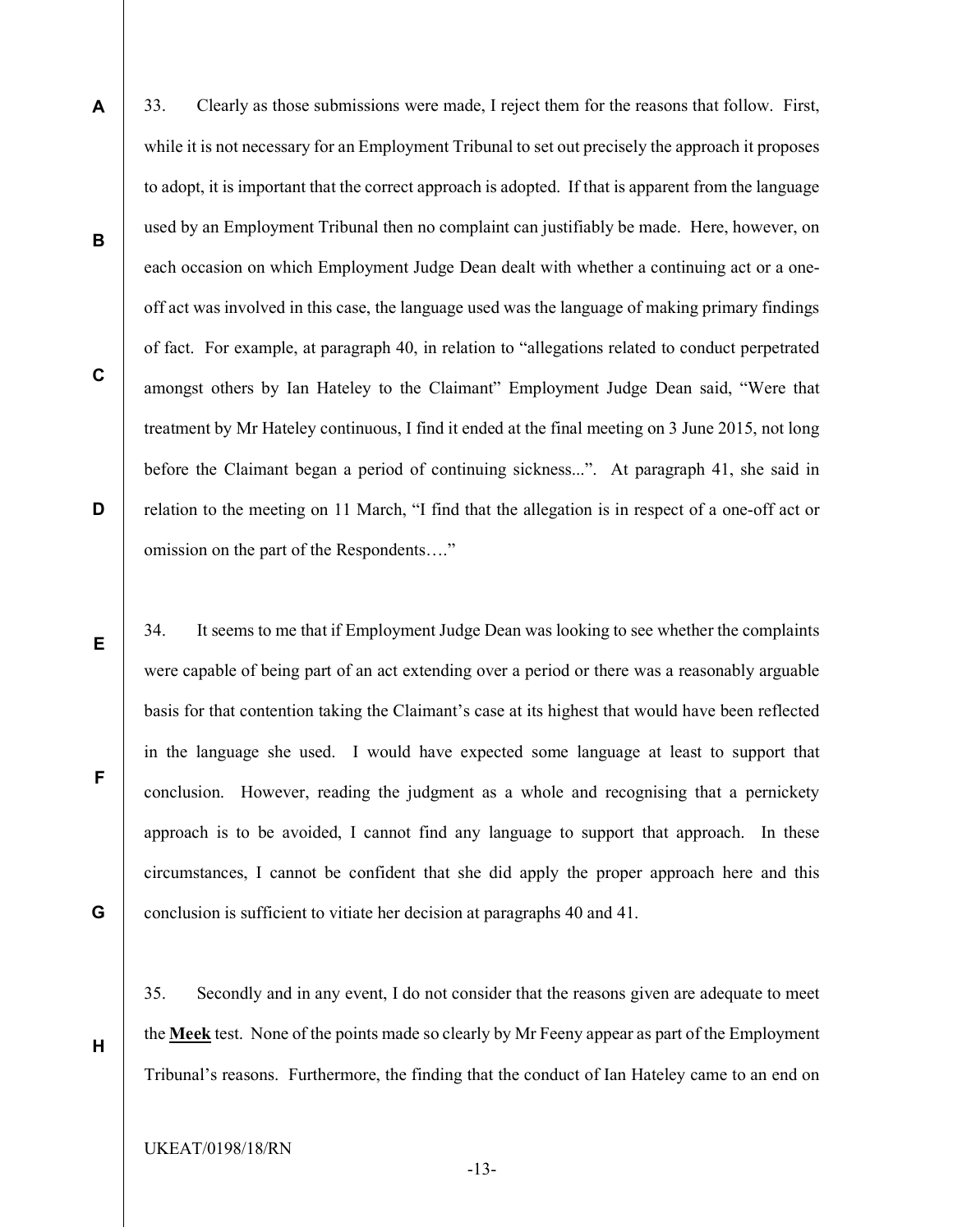A B 3 June 2015, does not answer the question whether there was any arguable link between the matters ending on 3 June 2015, and the grievance raised on 30 November 2015, followed by the meeting on 11 March 2016. The Claimant's case depends on there being a continuing discriminatory state of affairs involving conduct on the shop floor followed by a total failure to recognise or address that conduct. It seems to me that the Employment Tribunal failed to consider or address this point altogether. The reasons do not provide any explanation for why the Claimant's case on this point failed.

C

D

36. The ET1 includes allegations that the Respondent (and not just Mr Hateley) unlawfully discriminated against him on the grounds of his race. He raised complaints about that specific conduct in his November 2015 grievance and alleged that the outcome of the grievance, both by reference to the 11 March 2016 meeting and the May 2016 outcome letter, simply covered up that racist behaviour. To my mind, that is capable of constituting a continuing state of affairs in which unlawful discrimination occurs. The Claimant may not be successful in establishing this ultimately, but that is nothing to the point. At the stage at which the Employment Tribunal was considering his case, he had to show that there was a reasonably arguable case and no more. In my judgment, he did so and the Employment Tribunal failed to address it.

E

F

G

37. Mr Feeny did not identify any document that undermined or contradicted that case, save for the Respondent's answer, which takes issue with the Claimant's factual account and gives the Respondent's own account of what occurred. That, however, raises a dispute of fact that can and should ultimately be explored and resolved. It does not provide an uncontradicted account that directly undermines the Claimant's case. In any event, the Employment Tribunal made no reference to having found that there were documents or material that fatally undermined his case. Further, it seems to me that the 23 May 2016 outcome letter is in fact capable of providing support

H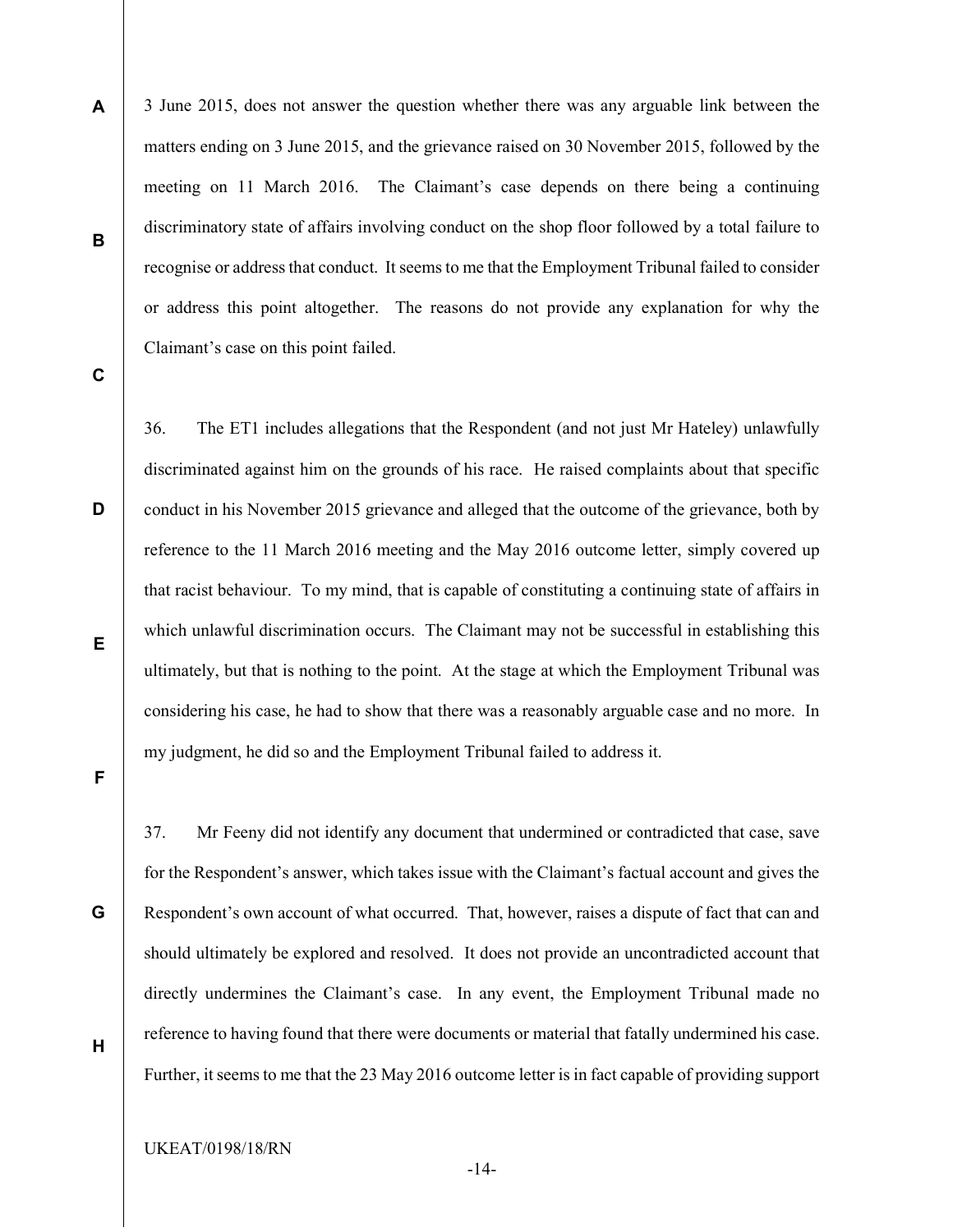A B for the Claimant's contention rather than undermining it. Moreover, I do not accept Mr Feeny's contention that the Employment Tribunal was entitled to rely on its credibility assessment of the Claimant as a witness in relation to other aspects of the case on which he gave evidence and was cross-examined on, when determining whether his assertion of a continuing link was reasonably arguable. If that was to be the Employment Tribunal's approach, it should have been stated so that the Claimant would have had an opportunity to give evidence on these issues. It was not stated. Indeed, Employment Judge Dean said in terms that was not her approach. Her approach ought to have been to take the Claimant's case on this issue at its highest. She did not do so.

C

D E F 38. Thirdly, to the extent that the Employment Judge can be said to have addressed this issue, to my mind the conclusion that there was no possible link between the shop floor conduct ending on 3 June 2015, and the grievance complaint about those matters in November and the March 2016 meeting, is perverse because it is unsupported by any evidence. It is true that the Claimant did not expressly assert ongoing conduct by Mr Hateley after 3 June 2015. His claim however was against the Respondent as a whole. Given the involvement of Ms Morris at the meeting on 3 June 2015, and again on 11 March 2016, and given that the grievance of 13 November 2015 raised complaints about alleged abuse on racial grounds in the meeting on 3 June 2015, albeit directed at Mr Hateley, I find it difficult to see what evidential basis there was for reaching that conclusion in circumstances where factual disputes could not be and were not resolved by the Employment Tribunal.

G

39. For all those reasons, particularly the first and second but the third reason as well, this appeal must be allowed.

H

UKEAT/0198/18/RN

-15-